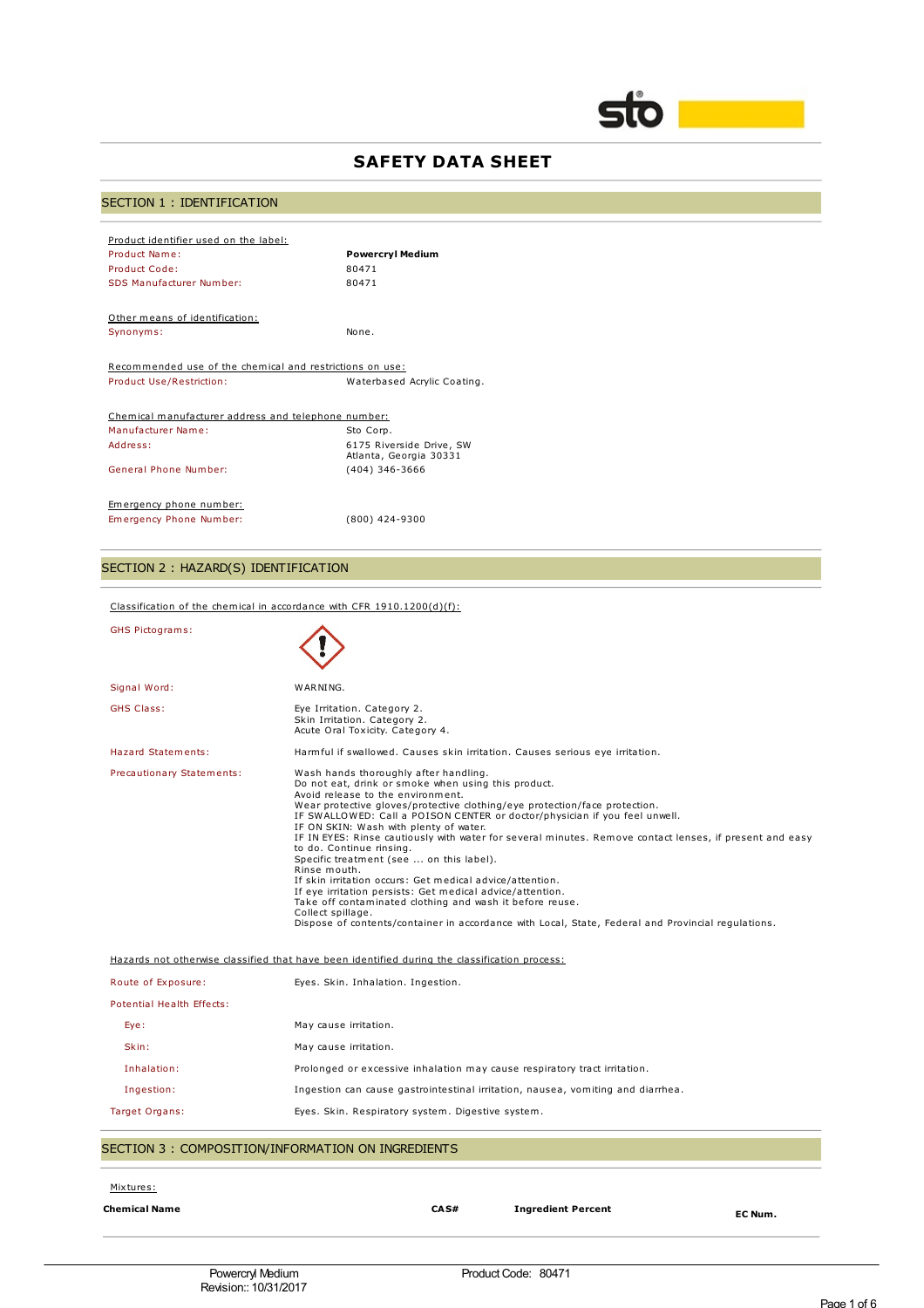| Acrylic polymer                   | No Data         | $1 - 5$ by weight     |                 |
|-----------------------------------|-----------------|-----------------------|-----------------|
| Calcium carbonate                 | $1317 - 65 - 3$ | 30 - 60 by weight     | $215 - 279 - 6$ |
| Crystaline silica (Quartz)        | 14808-60-7      | $10 - 30$ by weight   | 238-878-4       |
| Crystalline Silica (Cristobalite) | 14464-46-1      | $1 - 5$ by weight     | 238-455-4       |
| Diatomaceous Earth, Flux-Calcined | 68855-54-9      | $1 - 5$ by weight     | $272 - 489 - 0$ |
| Titanium Oxide                    | 13463-67-7      | $0.1 - 1.0$ by weight | $236 - 675 - 5$ |
| Water                             | 7732-18-5       | $10 - 30$ by weight   | $231 - 791 - 2$ |

## SECTION 4 : FIRST AID MEASURES

| Description of necessary measures: |                                                                                                                                                                                             |
|------------------------------------|---------------------------------------------------------------------------------------------------------------------------------------------------------------------------------------------|
| Eye Contact:                       | Immediately flush eyes with plenty of water for at least 15 to 20 minutes. Ensure adequate flushing of<br>the eyes by separating the eyelids with fingers. Get immediate medical attention. |
| Skin Contact:                      | Immediately wash skin with plenty of soap and water for 15 to 20 minutes, while removing<br>contaminated clothing and shoes. Get medical attention if irritation develops or persists.      |
| Inhalation:                        | If inhaled, remove to fresh air. If not breathing, give artificial respiration or give oxygen by trained<br>personnel. Seek immediate medical attention.                                    |
| Ingestion:                         | If swallowed, do NOT induce vomiting. Call a physician or poison control center immediately. Never give<br>anything by mouth to an unconscious person.                                      |

## Most important symptoms/effects, acute and delayed:

Other First Aid: First Responders should provide for their own safety prior to rendering assistance.

## SECTION 5 : FIRE FIGHTING MEASURES

Suitable and unsuitable extinguishing media:

| Suitable Extinguishing Media:                                   | Use dry chemical or foam when fighting fires involving this material. Water mist may be used to cool<br>closed containers.                                                                                                              |
|-----------------------------------------------------------------|-----------------------------------------------------------------------------------------------------------------------------------------------------------------------------------------------------------------------------------------|
| Unusual Fire Hazards:                                           | Material may spatter above 100 °C/212 °F.                                                                                                                                                                                               |
|                                                                 |                                                                                                                                                                                                                                         |
| Special protective equipment and precautions for fire-fighters: |                                                                                                                                                                                                                                         |
| Protective Equipment:                                           | As in any fire, wear Self-Contained Breathing Apparatus (SCBA), MSHA/NIOSH (approved or equivalent)<br>and full protective gear.                                                                                                        |
| Fire Fighting Instructions:                                     | Evacuate area of unprotected personnel. Use cold water spray to cool fire exposed containers to<br>minimize risk of rupture. Do not enter confined fire space without full protective gear. If possible,<br>contain fire run-off water. |
| <b>NFPA Ratings:</b>                                            |                                                                                                                                                                                                                                         |
| NFPA Health:                                                    |                                                                                                                                                                                                                                         |
| NFPA Flammability:                                              |                                                                                                                                                                                                                                         |
| NFPA Reactivity:                                                | 0                                                                                                                                                                                                                                       |

## SECTION 6 : ACCIDENTAL RELEASE MEASURES

| Personal precautions, protective equipment and emergency procedures: |                                                                                                                                                                                                                         |  |  |
|----------------------------------------------------------------------|-------------------------------------------------------------------------------------------------------------------------------------------------------------------------------------------------------------------------|--|--|
| Personal Precautions:                                                | Evacuate area and keep unnecessary and unprotected personnel from entering the spill area.                                                                                                                              |  |  |
| Environmental precautions:                                           |                                                                                                                                                                                                                         |  |  |
| <b>Environmental Precautions:</b>                                    | Avoid runoff into storm sewers, ditches, and waterways.                                                                                                                                                                 |  |  |
| Methods and materials for containment and cleaning up:               |                                                                                                                                                                                                                         |  |  |
| Methods for containment:                                             | Contain spills with an inert absorbent material such as soil, sand or oil drv.                                                                                                                                          |  |  |
| Methods for cleanup:                                                 | Absorb spill with inert material (e.g., dry sand or earth), then place in a chemical waste container.<br>Provide ventilation. Clean up spills immediately observing precautions in the protective equipment<br>section. |  |  |

## SECTION 7 : HANDLING and STORAGE

Precautions for safe handling:

Handling: Use with adequate ventilation. Avoid breathing vapor, aerosol or mist.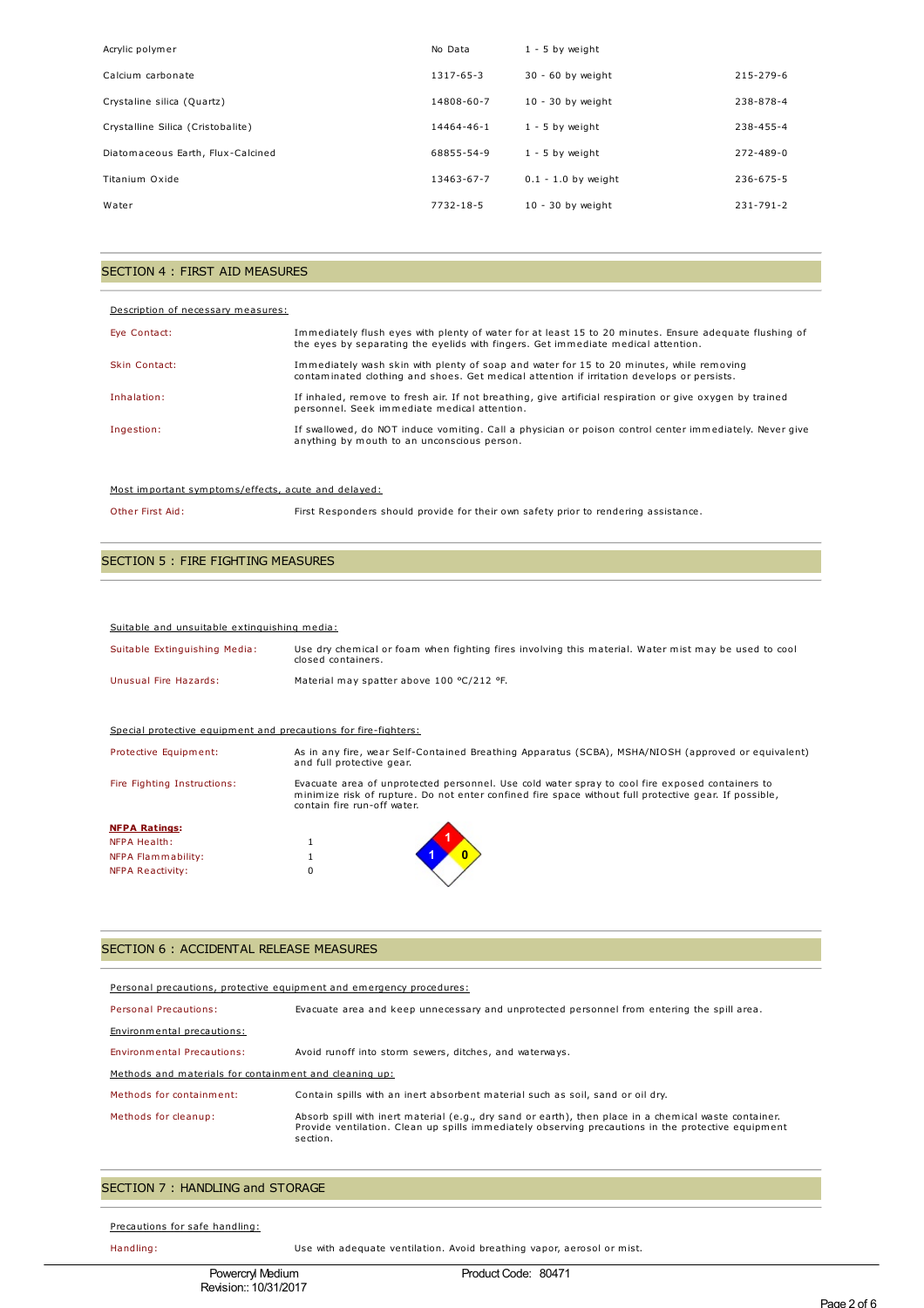Hygiene Practices: Wash thoroughly after handling. Conditions for safe storage, including any incompatibilities: Storage: Store in a cool, dry, well ventilated area away from sources of heat and incompatible materials. Keep<br>container tightly closed when not in use.<br>Store away from direct heat or sunlight, sources of UV radiation, per sunlight. Specific end use(s): Work Practices: Handle in accordance with good industrial hygiene and safety practices.

## SECTION 8: EXPOSURE CONTROLS, PERSONAL PROTECTION

| EXPOSURE GUIDELINES:                      |                                                                                                                                                                                                                                                                                                                                                                                                                                                                                                                                                                       |
|-------------------------------------------|-----------------------------------------------------------------------------------------------------------------------------------------------------------------------------------------------------------------------------------------------------------------------------------------------------------------------------------------------------------------------------------------------------------------------------------------------------------------------------------------------------------------------------------------------------------------------|
| <b>Crystaline silica (Quartz):</b>        |                                                                                                                                                                                                                                                                                                                                                                                                                                                                                                                                                                       |
| Guideline ACGIH:                          | TLV-TWA: $0.025$ mg/m3 (R)                                                                                                                                                                                                                                                                                                                                                                                                                                                                                                                                            |
| <b>Crystalline Silica (Cristobalite):</b> |                                                                                                                                                                                                                                                                                                                                                                                                                                                                                                                                                                       |
| Guideline ACGIH:                          | TLV-TWA: 0.025 mg/m3 Respirable fraction (R)                                                                                                                                                                                                                                                                                                                                                                                                                                                                                                                          |
| Diatomaceous Earth, Flux-Calcined:        |                                                                                                                                                                                                                                                                                                                                                                                                                                                                                                                                                                       |
| Guideline ACGIH:                          | TLV-TWA: 0.025 mg/m3 Respirable fraction (R)                                                                                                                                                                                                                                                                                                                                                                                                                                                                                                                          |
| <b>Titanium Oxide:</b>                    |                                                                                                                                                                                                                                                                                                                                                                                                                                                                                                                                                                       |
| Guideline ACGIH:                          | TLV-TWA: $10 \text{ mg/m}$ 3                                                                                                                                                                                                                                                                                                                                                                                                                                                                                                                                          |
| Appropriate engineering controls:         |                                                                                                                                                                                                                                                                                                                                                                                                                                                                                                                                                                       |
| <b>Engineering Controls:</b>              | Use appropriate engineering control such as process enclosures, local exhaust ventilation, or other<br>engineering controls to control airborne levels below recommended exposure limits. Good general<br>ventilation should be sufficient to control airborne levels. Where such systems are not effective wear<br>suitable personal protective equipment, which performs satisfactorily and meets OSHA or other<br>recognized standards. Consult with local procedures for selection, training, inspection and maintenance<br>of the personal protective equipment. |
| Individual protection measures:           |                                                                                                                                                                                                                                                                                                                                                                                                                                                                                                                                                                       |
| Eye/Face Protection:                      | Wear appropriate protective glasses or splash goggles as described by 29 CFR 1910.133, OSHA eye<br>and face protection regulation, or the European standard EN 166.                                                                                                                                                                                                                                                                                                                                                                                                   |
| Skin Protection Description:              | Wear appropriate protective gloves and other protective apparel to prevent skin contact. Consult<br>manufacturer's data for permeability data.                                                                                                                                                                                                                                                                                                                                                                                                                        |
| Hand Protection Description:              | Nitrile rubber or natural rubber gloves are recommended.                                                                                                                                                                                                                                                                                                                                                                                                                                                                                                              |
| <b>Respiratory Protection:</b>            | A NIOSH approved air-purifying respirator with an organic vapor cartridge or canister may be<br>permissible under certain circumstances where airborne concentrations are expected to exceed<br>exposure limits. Protection provided by air purifying respirators is limited. Use a positive pressure air<br>supplied respirator if there is any potential for an uncontrolled release, exposure levels are not known,<br>or any other circumstances where air purifying respirators may not provide adequate protection.                                             |
| Other Protective:                         | Facilities storing or utilizing this material should be equipped with an eyewash and a deluge shower<br>safety station.                                                                                                                                                                                                                                                                                                                                                                                                                                               |
| PPE Pictograms:                           |                                                                                                                                                                                                                                                                                                                                                                                                                                                                                                                                                                       |
| Notes :                                   | Only established PEL and TLV values for the ingredients are listed.                                                                                                                                                                                                                                                                                                                                                                                                                                                                                                   |

## SECTION 9 : PHYSICAL and CHEMICAL PROPERTIES

#### PHYSICAL AND CHEMICAL PROPERTIES:

| Physical State Appearance:       | Liquid.             |
|----------------------------------|---------------------|
| Odor:                            | Slight.             |
| <b>Boiling Point:</b>            | Not determined.     |
| <b>Melting Point:</b>            | 0°C (32°F)          |
| <b>Specific Gravity:</b>         | >1                  |
| Solubility:                      | Miscible in water.  |
| Vapor Density:                   | Not determined.     |
| Vapor Pressure:                  | Not determined.     |
| Percent Volatile:                | Data not available. |
| Evaporation Rate:                | Not determined.     |
| pH:                              | $7.5 - 10$          |
| Flash Point:                     | Not determined.     |
| Lower Flammable/Explosive Limit: | Not determined.     |
| Upper Flammable/Explosive Limit: | Not determined.     |
| Auto Ignition Temperature:       | Not determined.     |

## SECTION 10 : STABILITY and REACTIVITY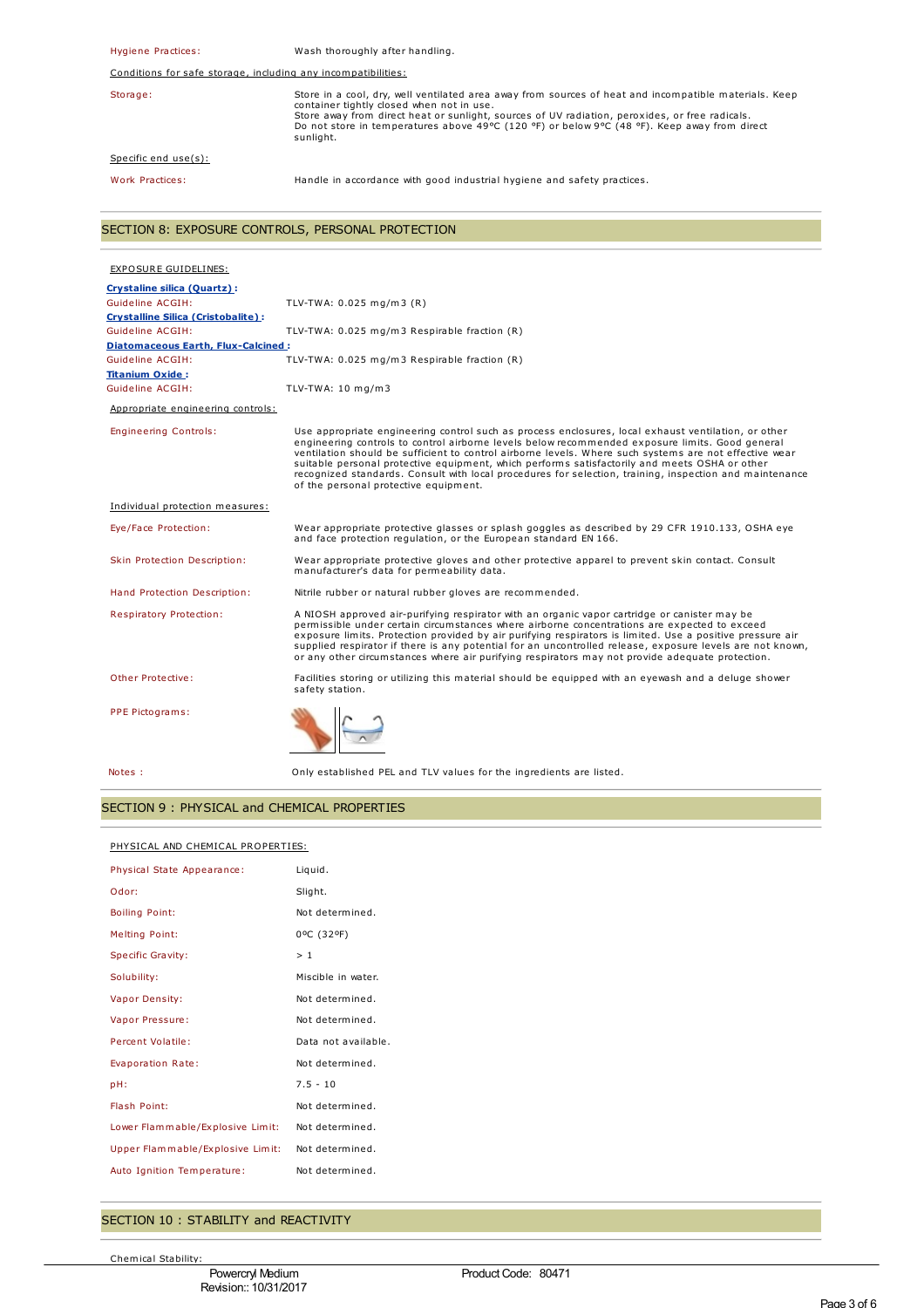| Chemical Stability:                 | Stable under recommended handling and storage conditions.                                                                   |  |  |
|-------------------------------------|-----------------------------------------------------------------------------------------------------------------------------|--|--|
| Possibility of hazardous reactions: |                                                                                                                             |  |  |
| Hazardous Polymerization:           | Hazardous polymerization does not occur.                                                                                    |  |  |
| Conditions To Avoid:                |                                                                                                                             |  |  |
| Conditions to Avoid:                | Heat, flames, ignition sources, and sparks. Incompatible materials. Freezing or temperatures below<br>$0^{\circ}$ C (32°F). |  |  |
| Incompatible Materials:             |                                                                                                                             |  |  |
| Incompatible Materials:             | Water reactive materials.                                                                                                   |  |  |
| Hazardous Decomposition Products:   |                                                                                                                             |  |  |
| Special Decomposition Products:     | Thermal decomposition can lead to release irritant fumes and toxic gases.                                                   |  |  |

# SECTION 11 : TOXICOLOGICAL INFORMATION

## TOXICOLOGICAL INFORMATION:

| <b>Calcium carbonate:</b>                 |                                                                                                                                                                                                                                                                                                                                                                                                                                                                                                                                                                                                                                                                                                                     |  |
|-------------------------------------------|---------------------------------------------------------------------------------------------------------------------------------------------------------------------------------------------------------------------------------------------------------------------------------------------------------------------------------------------------------------------------------------------------------------------------------------------------------------------------------------------------------------------------------------------------------------------------------------------------------------------------------------------------------------------------------------------------------------------|--|
| RTECS Number:                             | EV9580000                                                                                                                                                                                                                                                                                                                                                                                                                                                                                                                                                                                                                                                                                                           |  |
| Inhalation:                               | Inhalation - Rat TCLo - Lowest published toxic concentration : 250 mg/m3/2H/24W (Intermittent) [<br>Lungs, Thorax, or Respiration - Fibrosis, focal (pneumoconiosis) ]<br>Inhalation - Rat TCLo - Lowest published toxic concentration : 84 mg/m3/4H/40W (Intermittent) [<br>Lungs, Thorax, or Respiration - Fibrosis (interstitial) Liver - Other changes Kidney/Ureter/Bladder -<br>Other changes 1 (RTECS)                                                                                                                                                                                                                                                                                                       |  |
| Crystaline silica (Quartz):               |                                                                                                                                                                                                                                                                                                                                                                                                                                                                                                                                                                                                                                                                                                                     |  |
| <b>RTECS Number:</b>                      | VV7330000                                                                                                                                                                                                                                                                                                                                                                                                                                                                                                                                                                                                                                                                                                           |  |
| Inhalation:                               | Inhalation - Rat TCLo - Lowest published toxic concentration : 248 mg/m3/6H [ Lungs, Thorax, or<br>Respiration - Other changes Biochemical - Metabolism (intermediary) - Other proteins Biochemical -<br>Metabolism (intermediary) - Effect on inflammation or mediation of inflammation ]<br>Inhalation - Rat TCLo - Lowest published toxic concentration : 248 mg/m3/6H [ Lungs, Thorax, or<br>Respiration - Changes in lung weight Immunological Including Allergic - Increase in cellular immune<br>response Biochemical - Metabolism (intermediary) - Effect on inflammation or mediation of<br>inflammation 1<br>Inhalation - Rat TCLo - Lowest published toxic concentration : 200 mg/kg [ Lungs, Thorax, or |  |
|                                           | Respiration - Fibrosis, focal (pneumoconiosis) Lungs, Thorax, or Respiration - Other changes<br>Nutritional and Gross Metabolic - Changes in iron 1<br>Inhalation - Mouse TCLo - Lowest published toxic concentration : 40 mg/kg [ Lungs, Thorax, or<br>Respiration - Other changes 1<br>Inhalation - Mouse TCLo - Lowest published toxic concentration : 40 mg/kg [ Immunological Including<br>Allergic - Decrease in cellular immune response ]<br>Inhalation - Rat TCLo - Lowest published toxic concentration : 1 mg/kg (RTECS)                                                                                                                                                                                 |  |
| Ingestion:                                | Oral - Rat TDLo - Lowest published toxic dose: 120 gm/kg [ Gastrointestinal - Hypermotility, diarrhea<br>Gastrointestinal - Other changes ] (RTECS)                                                                                                                                                                                                                                                                                                                                                                                                                                                                                                                                                                 |  |
| Carcinogenicity:                          | Crystalline silica in the form of quartz or cristobalite dust causes cancer of the lung Normal application<br>procedures for this product pose no hazard as to the release of crystalline silica dust, but grinding or<br>sanding dried films of this product may yield some respirable crystalline silica.                                                                                                                                                                                                                                                                                                                                                                                                         |  |
| <b>Crystalline Silica (Cristobalite):</b> |                                                                                                                                                                                                                                                                                                                                                                                                                                                                                                                                                                                                                                                                                                                     |  |
| <b>RTECS Number:</b>                      | VV7325000                                                                                                                                                                                                                                                                                                                                                                                                                                                                                                                                                                                                                                                                                                           |  |
| Inhalation:                               | Inhalation - Mouse TCLo - Lowest published toxic concentration : 43 mg/m3/5H/9D (Intermittent) [<br>Lungs, Thorax, or Respiration - Pleural effusion Lungs, Thorax, or Respiration - Other changes ]<br>Inhalation - Mouse TCLo - Lowest published toxic concentration : 70 mg/m3/5H/12D (Intermittent) [<br>Lungs, Thorax, or Respiration - Fibrosis, focal (pneumoconiosis) Lungs, Thorax, or Respiration -<br>Fibrosis (interstitial) Lungs, Thorax, or Respiration - Other changes ] (RTECS)                                                                                                                                                                                                                    |  |
| Carcinogenicity:                          | Crystalline silica in the form of quartz or cristobalite dust causes cancer of the lung Normal application<br>procedures for this product pose no hazard as to the release of crystalline silica dust, but grinding or<br>sanding dried films of this product may yield some respirable crystalline silica.                                                                                                                                                                                                                                                                                                                                                                                                         |  |
| <b>Titanium Oxide:</b>                    |                                                                                                                                                                                                                                                                                                                                                                                                                                                                                                                                                                                                                                                                                                                     |  |
| <b>RTECS Number:</b>                      | XR2275000                                                                                                                                                                                                                                                                                                                                                                                                                                                                                                                                                                                                                                                                                                           |  |
| Inhalation:                               | Inhalation - Rat TCLo - Lowest published toxic concentration : 1 mg/kg [ Lungs, Thorax, or Respiration<br>- Other changes Biochemical - Metabolism (intermediary) - Effect on inflammation or mediation of<br>inflammation ] (RTECS)                                                                                                                                                                                                                                                                                                                                                                                                                                                                                |  |
| Ingestion:                                | Oral - Rat TDLo - Lowest published toxic dose: 60 gm/kg [ Gastrointestinal - Hypermotility, diarrhea<br>Gastrointestinal - Other changes ] (RTECS)                                                                                                                                                                                                                                                                                                                                                                                                                                                                                                                                                                  |  |
| Carcinogenicity:                          | (a) Although IARC has classified titanium dioxide as possible carcinogenic to human (2B), their<br>summary concludes: "No significant exposure to titanium dioxide is thought to occur during the use of<br>products which titanium dioxide is bound to other materials, such as paints.                                                                                                                                                                                                                                                                                                                                                                                                                            |  |

# SECTION 12 : ECOLOGICAL INFORMATION

| Ecotoxicity:               |                                                      |
|----------------------------|------------------------------------------------------|
| Ecotoxicity:               | No environmental information found for this product. |
| <b>Environmental Fate:</b> | No environmental information found for this product. |

# SECTION 13 : DISPOSAL CONSIDERATIONS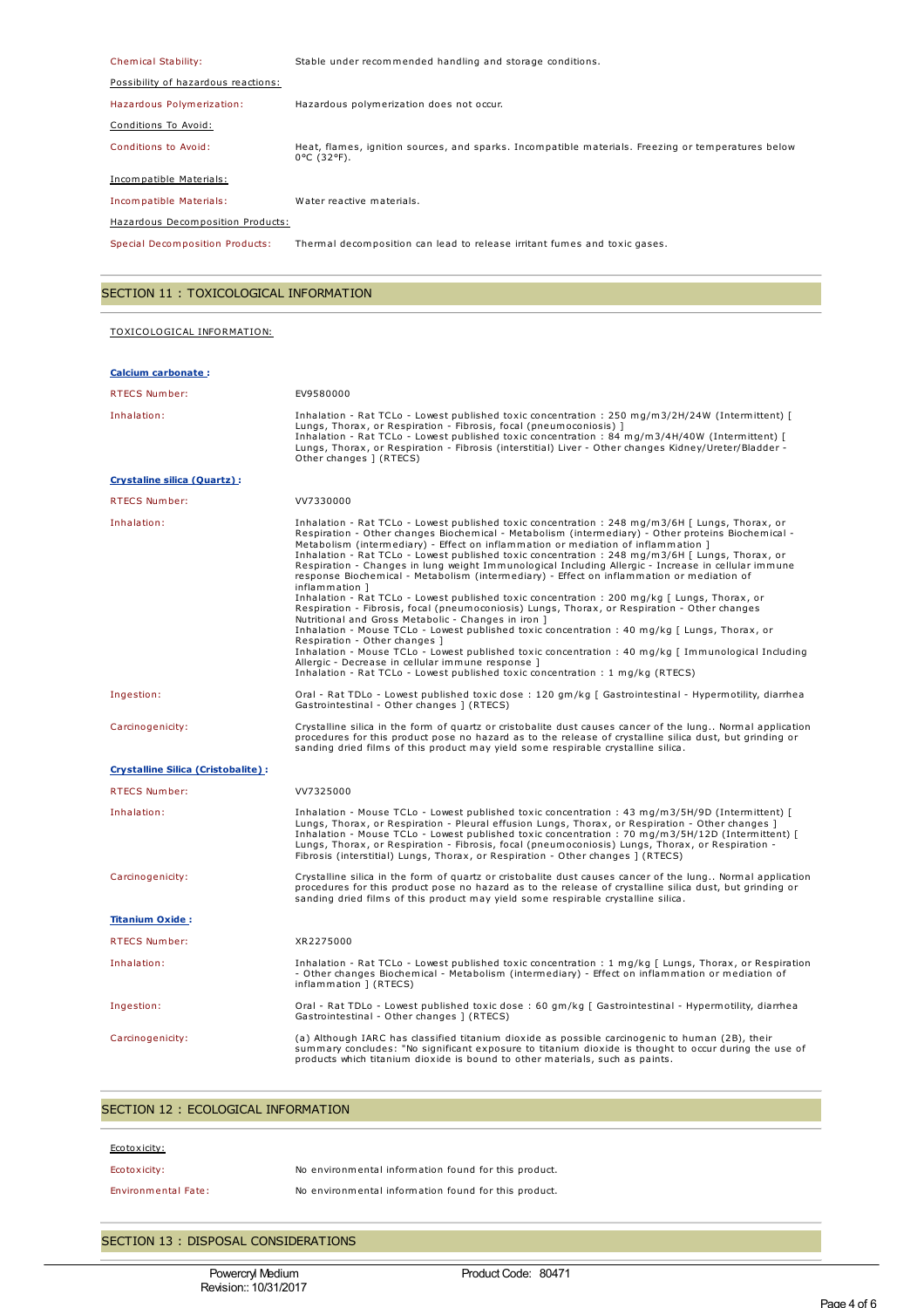### Description of waste:

Waste Disposal: Dispose of in accordance with Local, State, Federal and Provincial regulations.

| SECTION 14 : TRANSPORT INFORMATION |                |  |  |  |
|------------------------------------|----------------|--|--|--|
| <b>DOT Shipping Name:</b>          | Non regulated. |  |  |  |
| <b>DOT Hazard Class:</b>           | Non regulated. |  |  |  |
| IATA Shipping Name:                | Non regulated. |  |  |  |
| IMDG UN Number:                    | Non regulated. |  |  |  |

# SECTION 15 : REGULATORY INFORMATION

| Safety, health and environmental regulations specific for the product: |                                                                                                                                                                                                                                        |  |  |  |
|------------------------------------------------------------------------|----------------------------------------------------------------------------------------------------------------------------------------------------------------------------------------------------------------------------------------|--|--|--|
| SARA:                                                                  | This product does not contain any chemicals which are subject to the reporting requirements of the<br>Superfund Amendments and Reauthorization Act of 1986 (SARA) Title III (40CFR, Part 372).                                         |  |  |  |
| California PROP 65:                                                    | The following statement(s) are provided under the California Safe Drinking Water and Toxic<br>Enforcement Act of 1986 (Proposition 65):<br>WARNING! This product contains a chemical known to the State of California to cause cancer. |  |  |  |
| Canada WHMIS:                                                          | Xi - Irritant.                                                                                                                                                                                                                         |  |  |  |
| EU Class:                                                              | Irritant.<br>In accordance to Regulation (EC) No 1272/2008 on the classification, labelling and packaging of<br>substances and mixtures.                                                                                               |  |  |  |
| Risk Phrases:                                                          | R36/37/38 - Irritating to eyes, respiratory system and skin.                                                                                                                                                                           |  |  |  |
| Safety Phrase:                                                         | S23 - Do not breathe gas/fumes/vapour/spray.<br>S37 - Wear suitable gloves.                                                                                                                                                            |  |  |  |
| Calcium carbonate:                                                     |                                                                                                                                                                                                                                        |  |  |  |
| <b>TSCA Inventory Status:</b>                                          | Listed                                                                                                                                                                                                                                 |  |  |  |
| EC Number:                                                             | 215-279-6                                                                                                                                                                                                                              |  |  |  |
| Crystaline silica (Quartz):                                            |                                                                                                                                                                                                                                        |  |  |  |
| <b>TSCA Inventory Status:</b>                                          | Listed                                                                                                                                                                                                                                 |  |  |  |
| Canada DSL:                                                            | Listed                                                                                                                                                                                                                                 |  |  |  |
| EC Number:                                                             | 238-878-4                                                                                                                                                                                                                              |  |  |  |
| <b>Crystalline Silica (Cristobalite):</b>                              |                                                                                                                                                                                                                                        |  |  |  |
| <b>TSCA Inventory Status:</b>                                          | Listed                                                                                                                                                                                                                                 |  |  |  |
| Canada DSL:                                                            | Listed                                                                                                                                                                                                                                 |  |  |  |
| EC Number:                                                             | 238-455-4                                                                                                                                                                                                                              |  |  |  |
| <b>Diatomaceous Earth, Flux-Calcined:</b>                              |                                                                                                                                                                                                                                        |  |  |  |
| <b>TSCA Inventory Status:</b>                                          | Listed                                                                                                                                                                                                                                 |  |  |  |
| Canada DSL:                                                            | Listed                                                                                                                                                                                                                                 |  |  |  |
| EC Number:                                                             | 272-489-0                                                                                                                                                                                                                              |  |  |  |
| <b>Titanium Oxide:</b>                                                 |                                                                                                                                                                                                                                        |  |  |  |
| <b>TSCA Inventory Status:</b>                                          | Listed                                                                                                                                                                                                                                 |  |  |  |
| Canada DSL:                                                            | Listed                                                                                                                                                                                                                                 |  |  |  |
| EC Number:                                                             | 236-675-5                                                                                                                                                                                                                              |  |  |  |
| Water:                                                                 |                                                                                                                                                                                                                                        |  |  |  |
| <b>TSCA Inventory Status:</b>                                          | Listed                                                                                                                                                                                                                                 |  |  |  |
| Canada DSL:                                                            | Listed                                                                                                                                                                                                                                 |  |  |  |
| EC Number:                                                             | 231-791-2                                                                                                                                                                                                                              |  |  |  |
|                                                                        |                                                                                                                                                                                                                                        |  |  |  |

# SECTION 16 : ADDITIONAL INFORMATION

| <b>HMIS Ratings:</b>             |      |                               |          |
|----------------------------------|------|-------------------------------|----------|
| <b>HMIS Health Hazard:</b>       | $1*$ | <b>Health Hazard</b>          | $1*$     |
| HMIS Fire Hazard:                |      | <b>Fire Hazard</b>            |          |
| <b>HMIS Reactivity:</b>          |      | <b>Reactivity</b>             | $\bf{0}$ |
| <b>HMIS Personal Protection:</b> | X    | <b>Personal Protection</b>    | X        |
|                                  |      | <b>Chronic Health Effects</b> |          |

SDS Creation Date: July 08, 2013